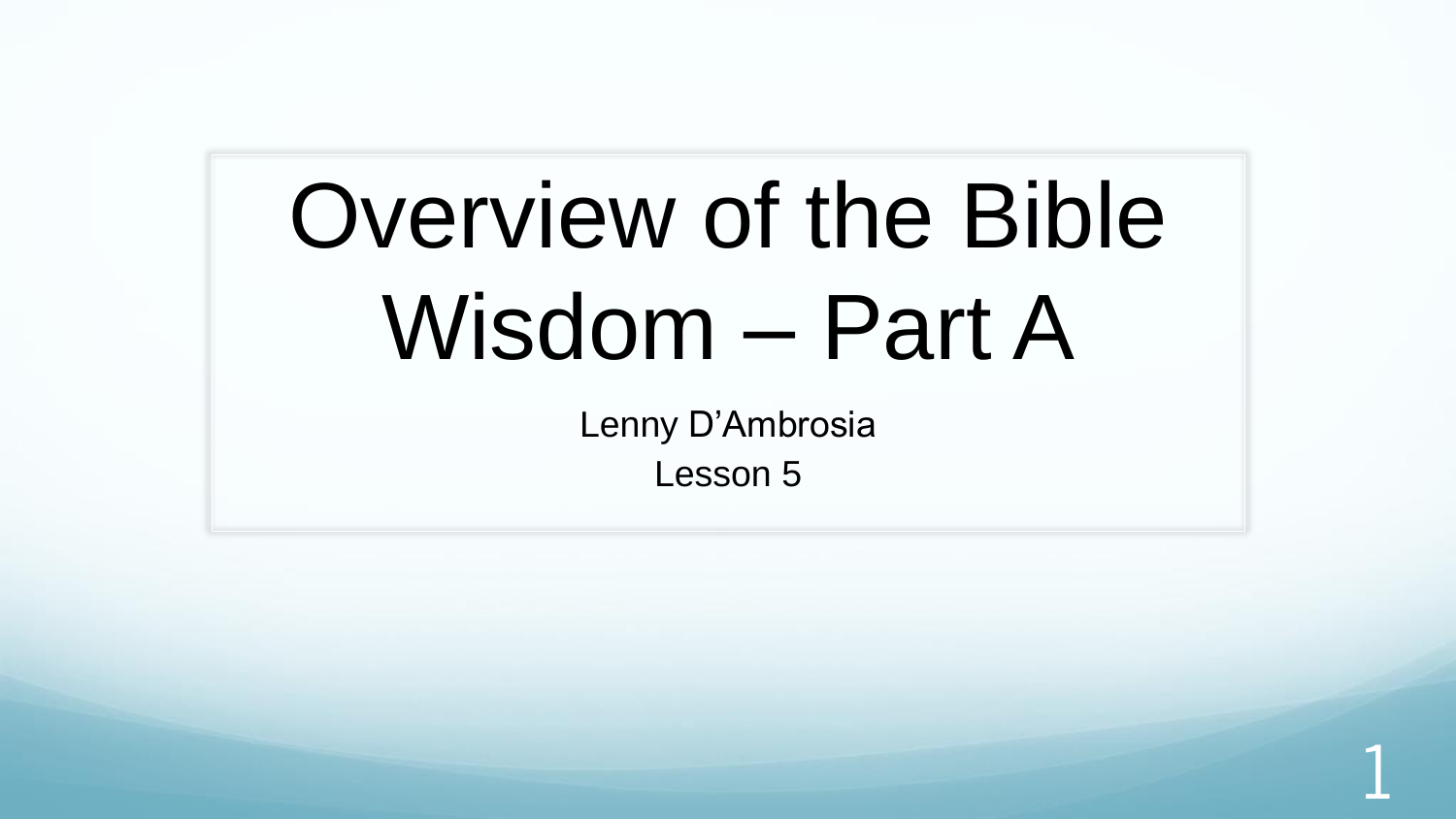### **Contents**

- 1. Definitions
- 2. Value of Wisdom
- 3. Blessings associated with Wisdom
- 4. God's people are to obtain Wisdom
- 5. Wisdom found in the Word of God
- a. Wisdom and knowledge are given by God
- b. Angels provide Instruction
- c. Jesus provides Wisdom
- d. The Holy Spirit provides Wisdom 2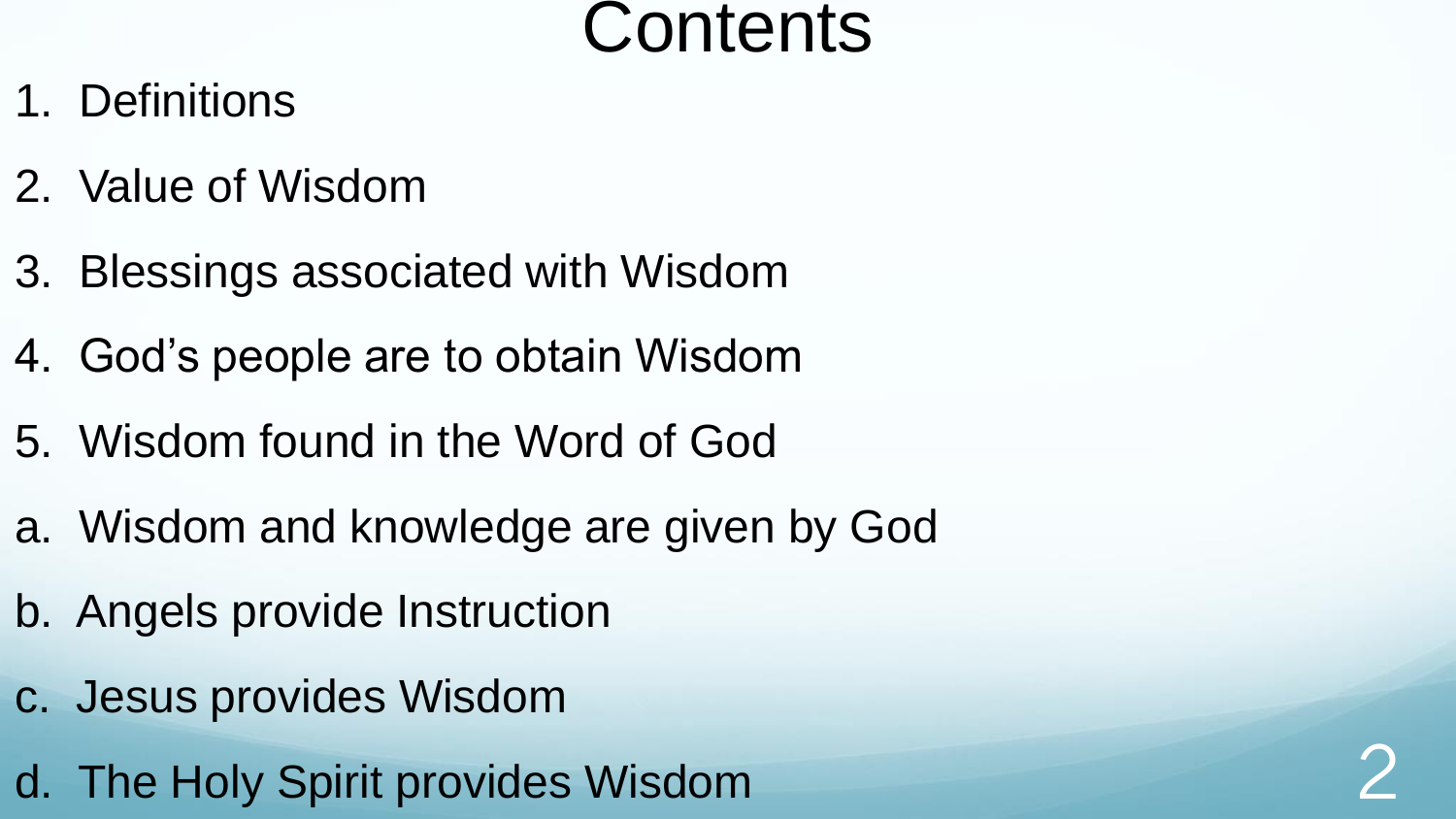- **1. What is the fear of the Lord? Pro. 1: 6-7**
- **Pro. 1: 6-7**
- **6** To **understand** a proverb and a figure,
- The words of the wise and their riddles.
- **7** The **fear of the Lord** is the **beginning of**
- **knowledge**; Fools despise **wisdom** and

**instruction**.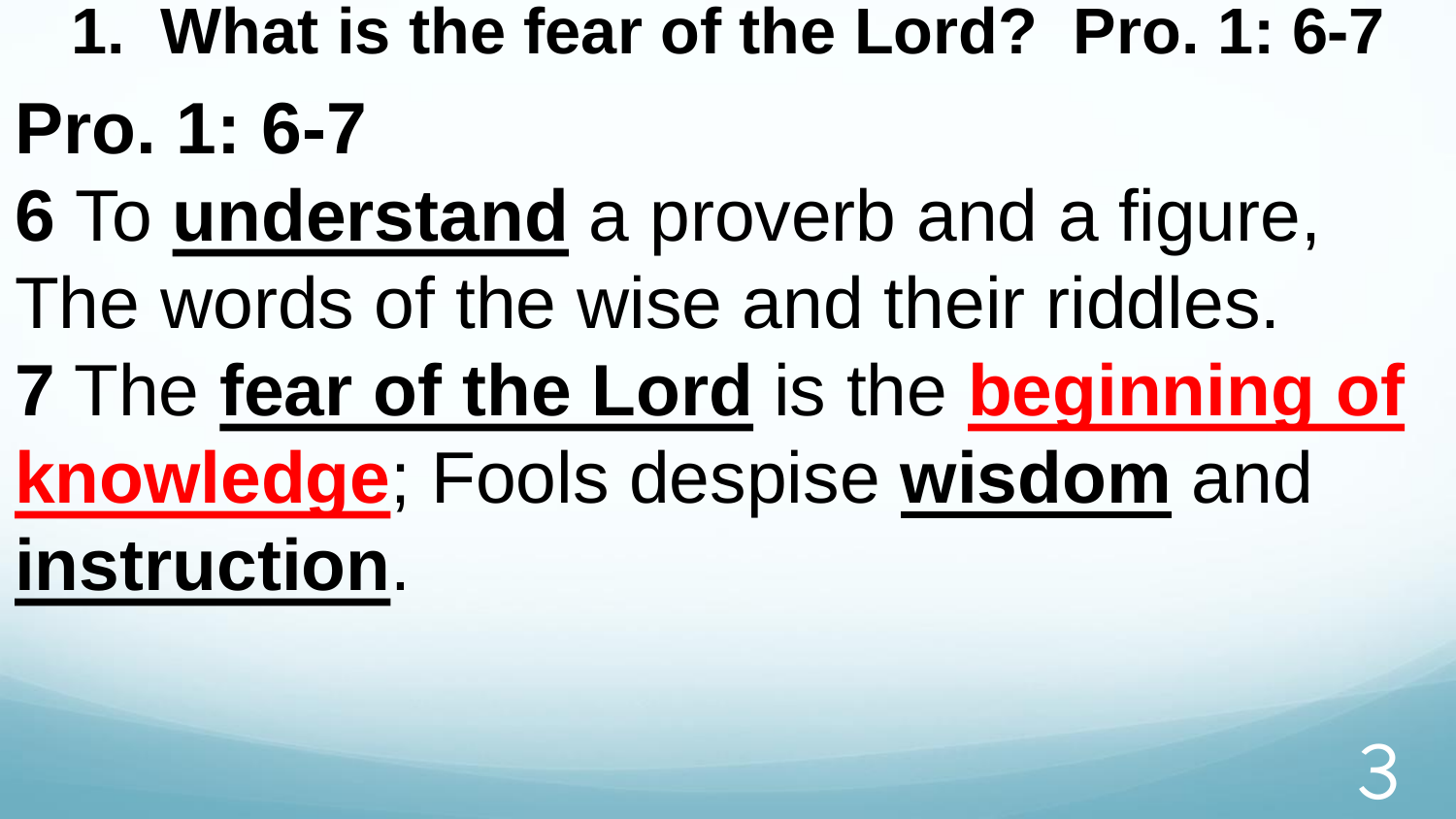**understand** *verb Strong #* 995

- **1 a:** to grasp the meaning of 〈*understand* French〉
- **b:** to grasp the reasonableness of 〈his behavior is hard to *understand*〉
- **c:** to have thorough or technical acquaintance with or expertness in the practice of 〈*understand* finance〉
- **d:** to be thoroughly familiar with the character and propensities of 〈*understands* children〉

Merriam-Webster, I. (2003). In *Merriam-Webster's collegiate*  dictionary. [\(Eleventh ed.\). Merriam-Webster, Inc.](https://ref.ly/logosres/mwdict11?hw=Understand)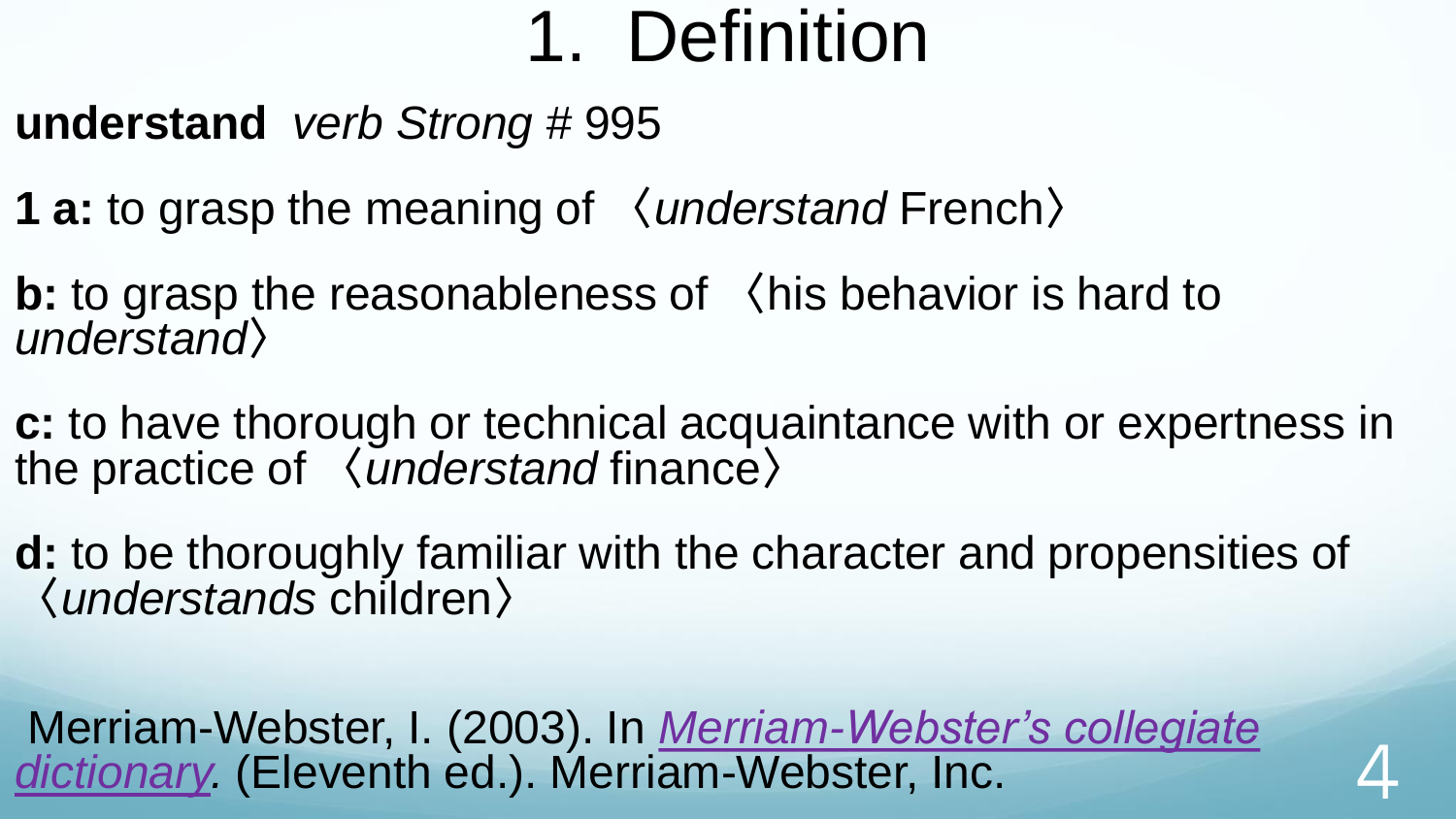#### **understand**

**2:** to accept as a fact or truth or regard as plausible without utter certainty 〈we *understand* that he is returning from abroad〉

**3:** to interpret in one of a number of possible ways

**4:** to supply in thought as though expressed 〈"to be married" is commonly *understood* after the word *engaged*〉 verb intransitive

**1:** to have understanding**:** have the power of comprehension

**2:** to achieve a grasp of the nature, significance, or explanation of something

**3:** to believe or infer something to be the case

**4:** to show a sympathetic or tolerant attitude toward something

Merriam-Webster, I. (2003). In <u>Merriam-Webster's collegiate dictionary</u>. (Eleventh ed.). <br>Merriam-Webster, Inc.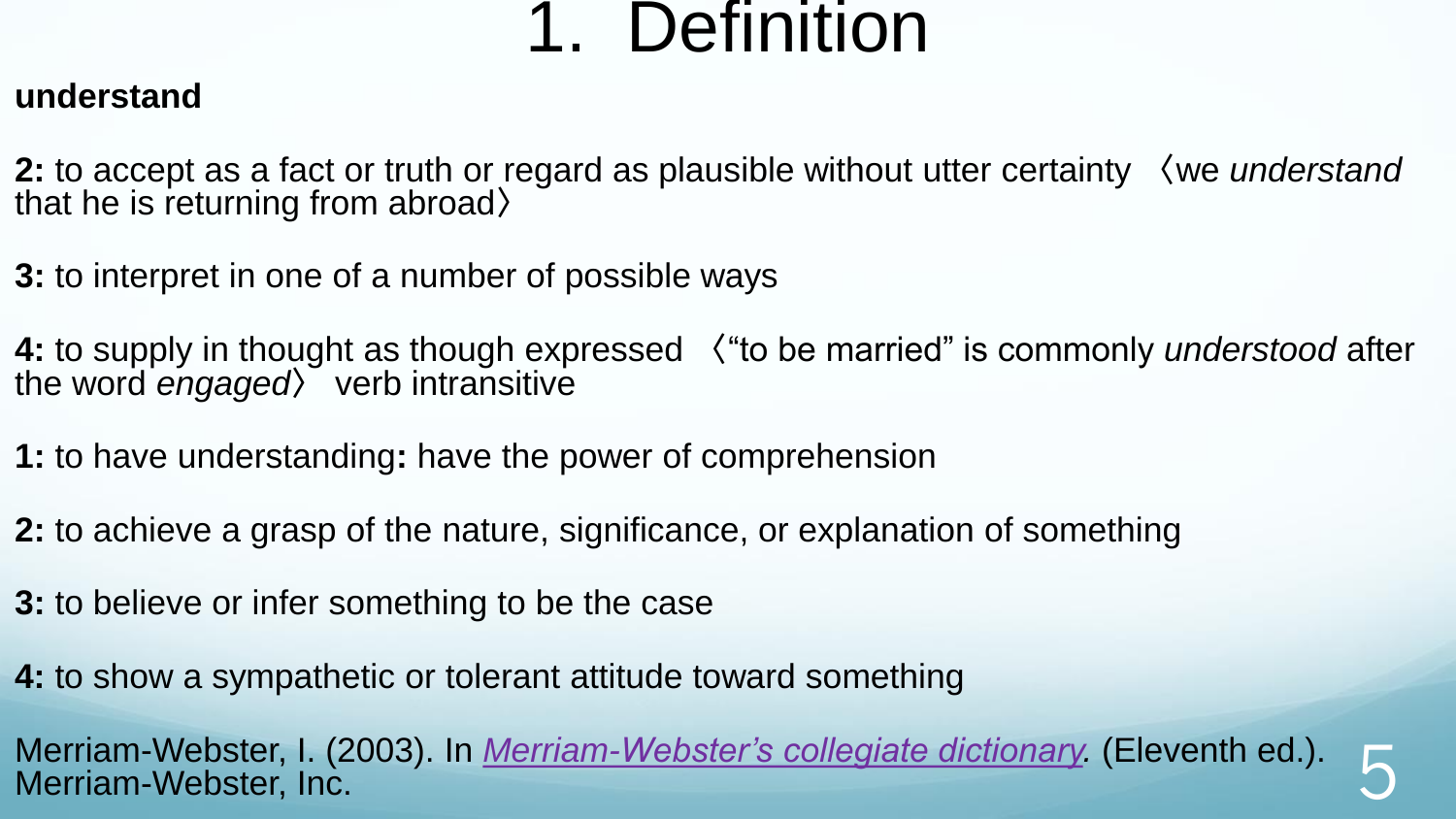- **knowledge** *noun* Strong # 3045
- **1** *obsolete***:** cognizance
- **2 a (1):** the fact or condition of knowing something with familiarity gained through experience or association
- **(2):** acquaintance with or understanding of a science, art, or technique
- **b (1):** the fact or condition of being aware of something
- Merriam-Webster, I. (2003). In *Merriam-Webster's collegiate*  dictionary. [\(Eleventh ed.\). Merriam-Webster, Inc](https://ref.ly/logosres/mwdict11?hw=Knowledge) 6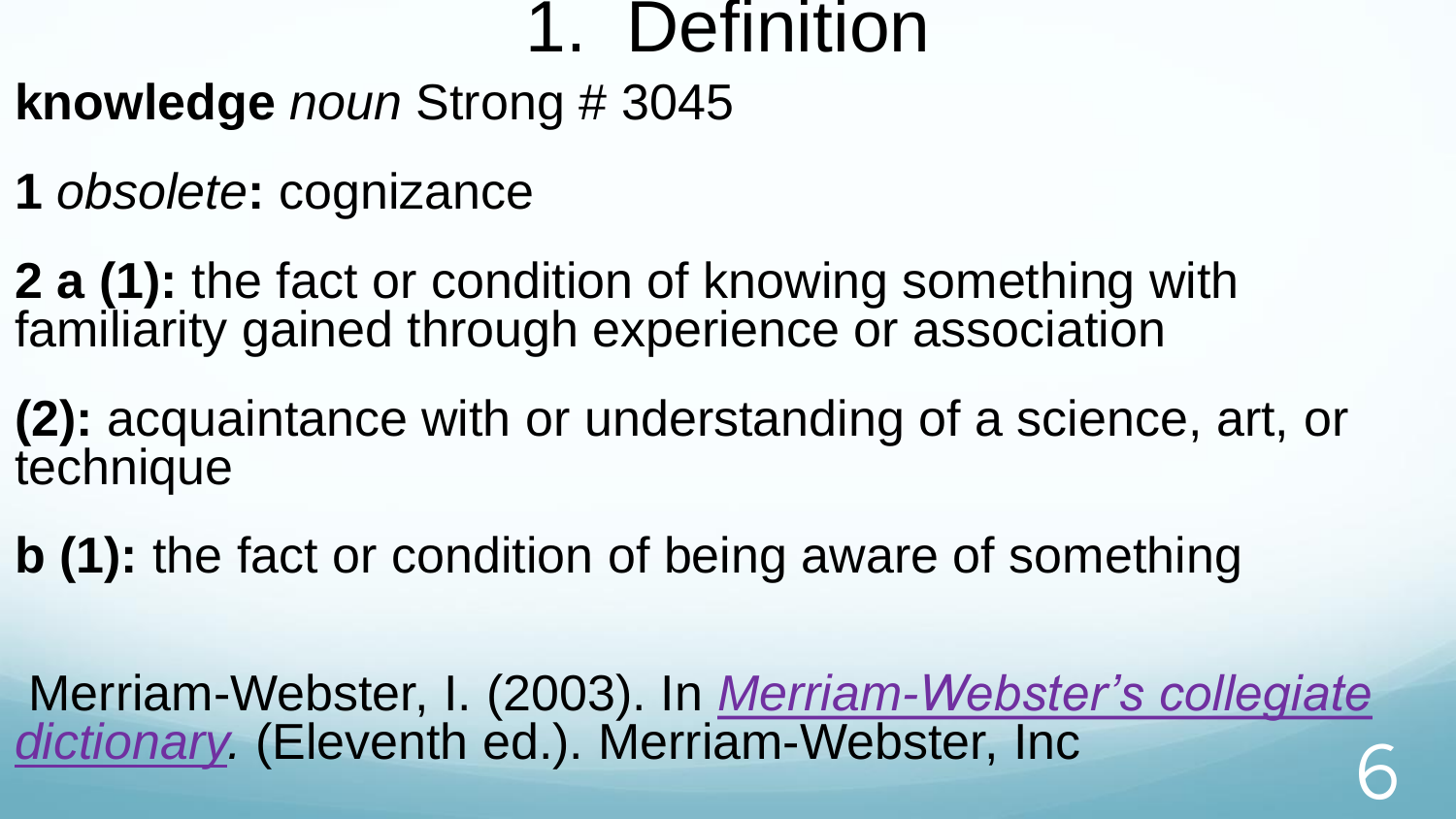#### **knowledge**

**3):** the range of one's information or understanding 〈answered to the best of my *knowledge*〉

**a:** the circumstance or condition of apprehending truth or fact through reasoning**:** cognition

**b:** the fact or condition of having information or of being learned 〈a person of unusual *knowledge*〉

**4:** the sum of what is known**:** the body of truth, information, and principles acquired by mankind

Merriam-Webster, I. (2003). In *Merriam-Webster's collegiate*  dictionary. [\(Eleventh ed.\). Merriam-Webster, Inc](https://ref.ly/logosres/mwdict11?hw=Knowledge).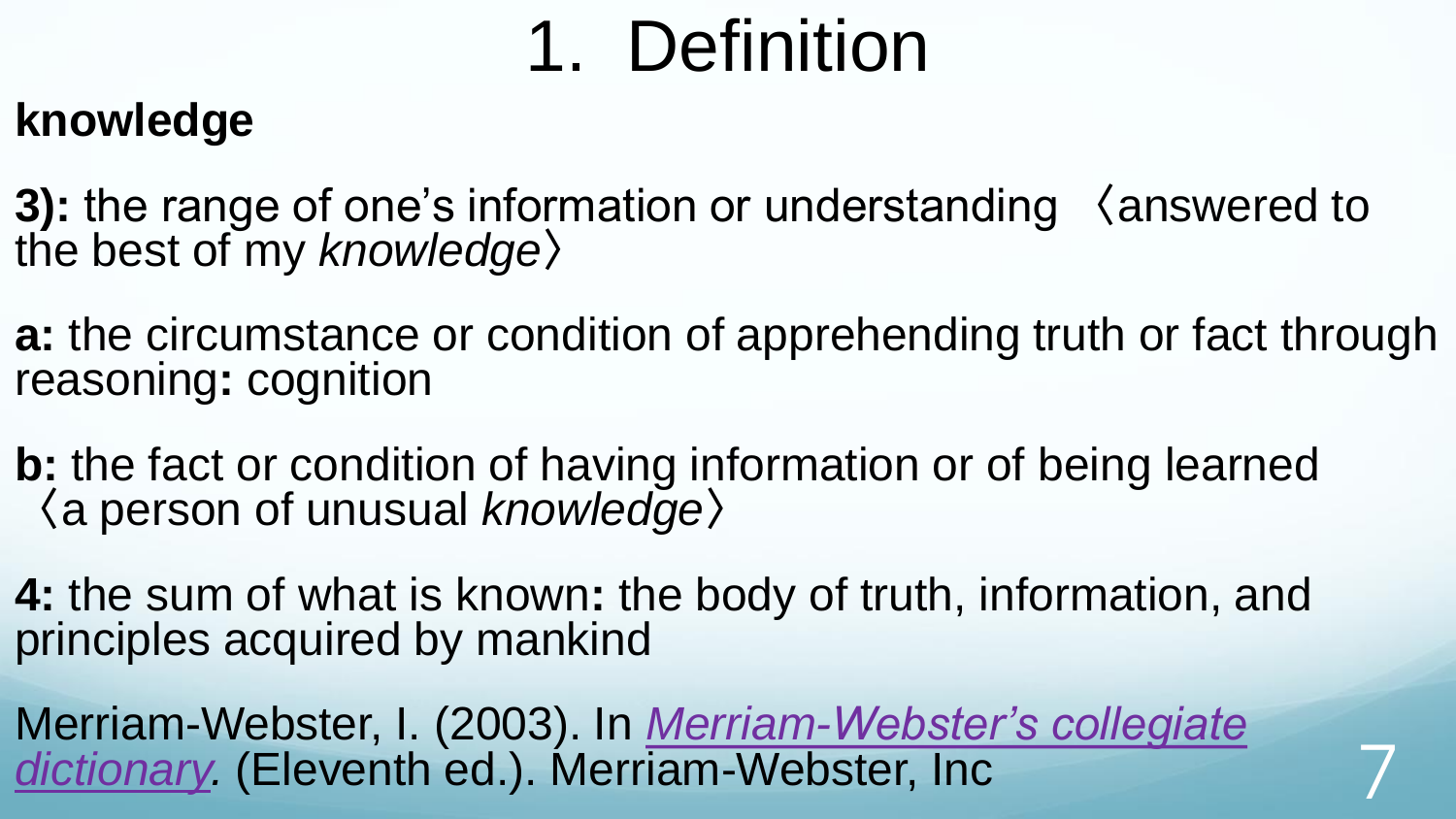**wisdom** *noun* Strong 2449

- **1 a:** accumulated philosophic or scientific learning**:** knowledge
- **b:** ability to discern inner qualities and relationships**:** insight
- **c:** good sense**:** judgment
- **d:** generally accepted belief 〈challenges what has become accepted *wisdom* among many historians—Robert Darnton〉
- **2:** a wise attitude, belief, or course of action

Merriam-Webster, I. (2003). In *Merriam-Webster's collegiate*  dictionary. [\(Eleventh ed.\). Merriam-Webster, Inc](https://ref.ly/logosres/mwdict11?hw=Wisdom) 8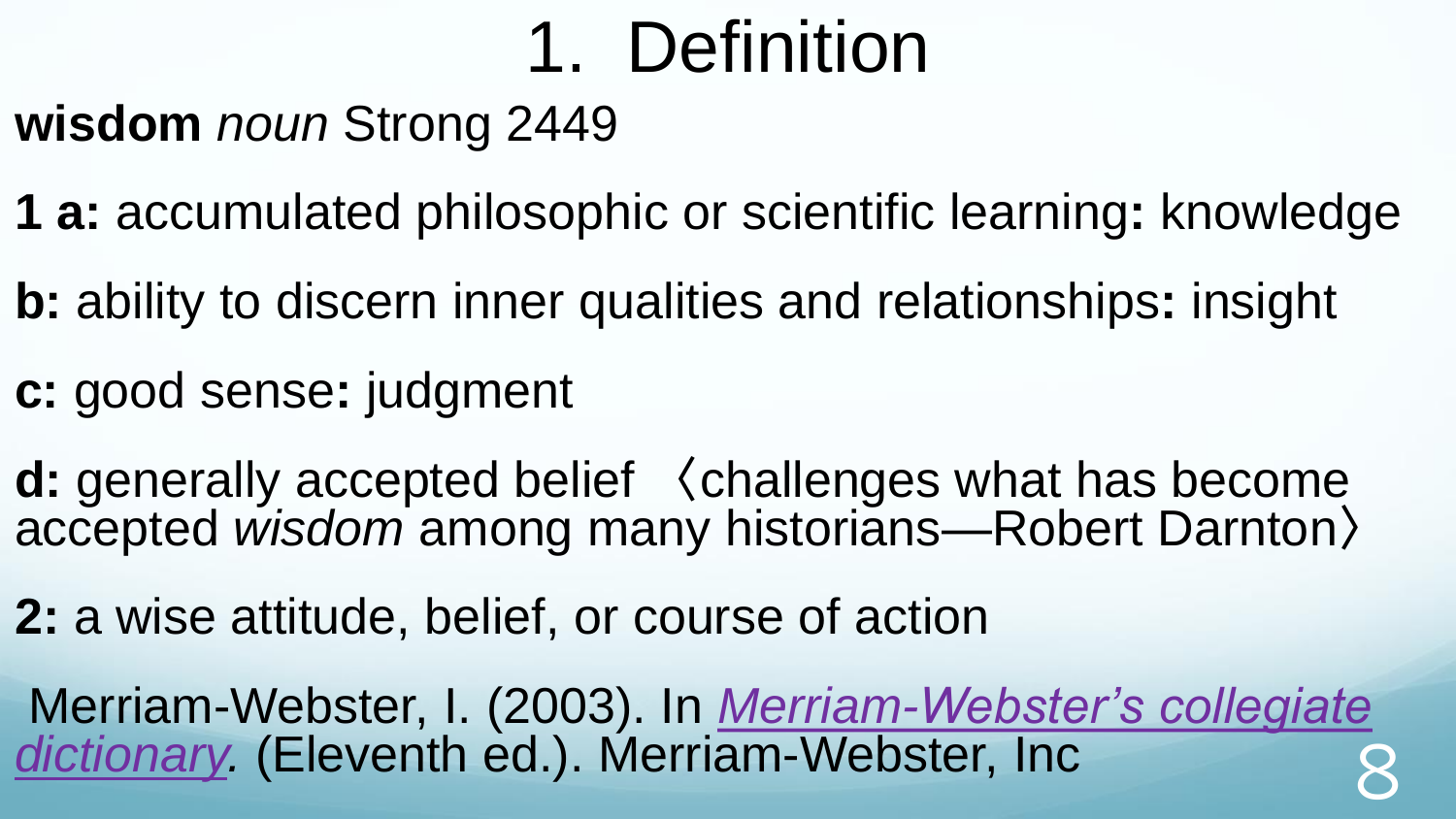**instruction** *noun* Strong # 3256

- **1 a:** precept 〈prevailing cultural *instructions*〉
- **b:** a direction calling for compliance**:** order—usually used in plural. 〈had *instructions* not to admit strangers〉
- **c** *plural***:** an outline or manual of technical procedure**:** directions
- **d:** a code that tells a computer to perform a particular operation
- **2:** the action, practice, or profession of teaching—**instructional** *adjective*
- Merriam-Webster, I. (2003). In *Merriam-Webster's collegiate*  dictionary. [\(Eleventh ed.\). Merriam-Webster, Inc](https://ref.ly/logosres/mwdict11?hw=Instruction) 9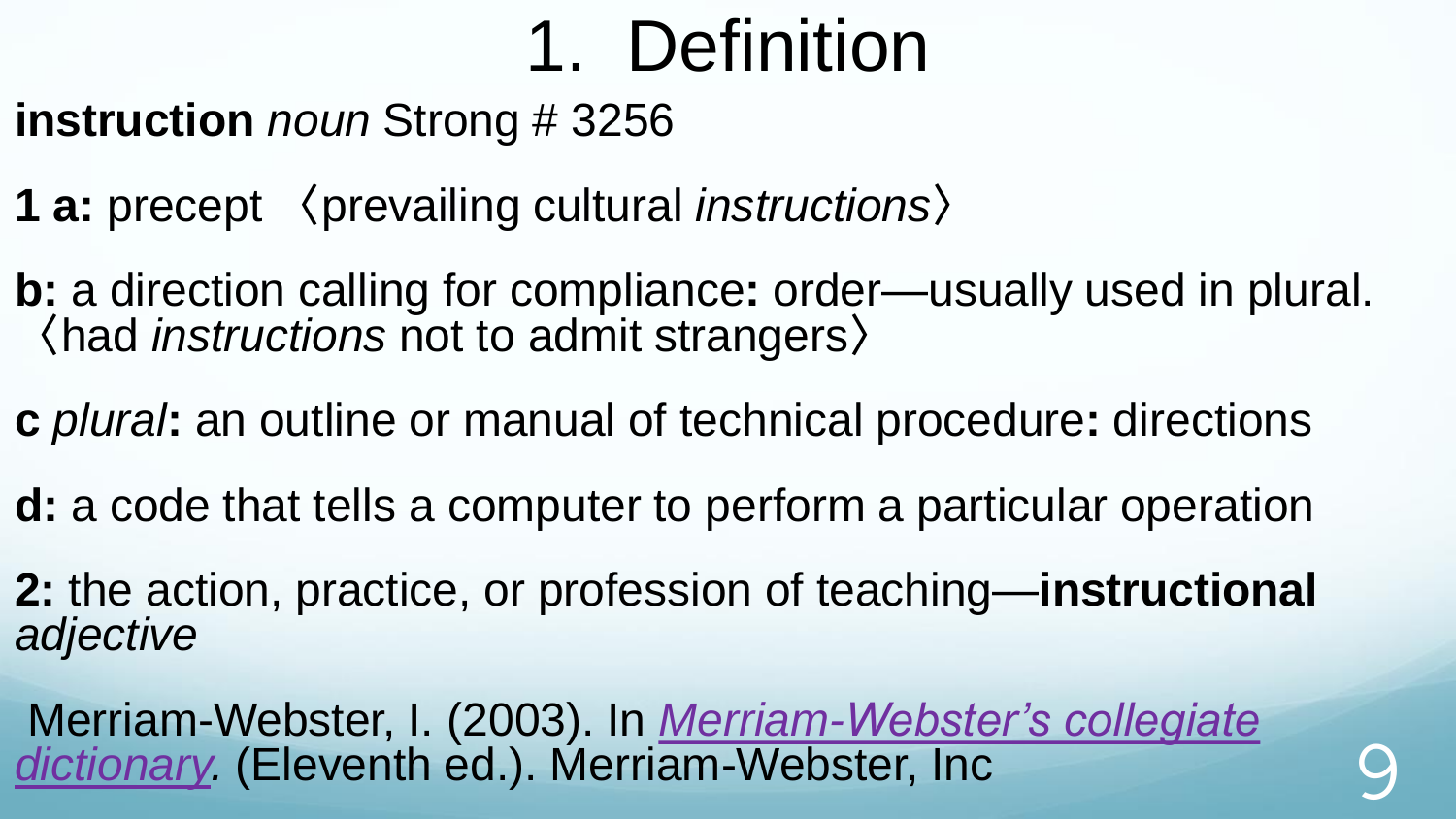**2. What is wisdom and what does it yield? Pro. 4: 7** 

## **Pro. 4: 7**

- **7** "The **beginning of wisdom** *is:* **Acquire wisdom**; And **with all your acquiring**, **get understanding**.
- *a. "Wisdom is the principal thing." NKJV*

b. "get wisdom.- get understanding" 10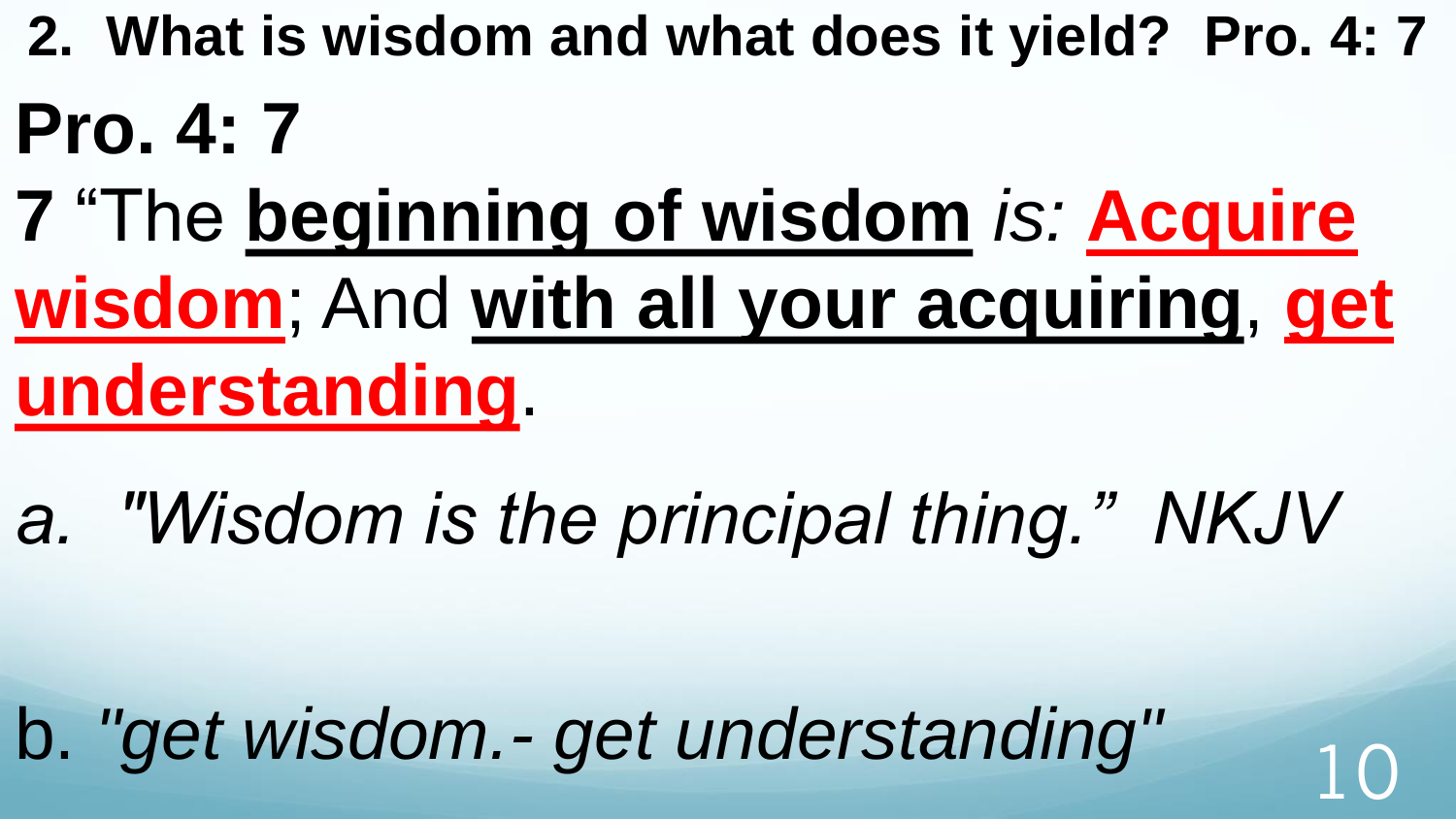### **2. Value of Wisdom**

- **1. Wisdom is valuable.**
- **a. It** *"is better than jewels"*

**Pro. 8: 11 11** "For wisdom **is better than jewels**; And all desirable things cannot compare with he

### **b. It is better than gold and silver**

**Pro. 16: 16 16** How much **better it is to get wisdom than gold**! And to get understanding **is to be chosen above silver**.

11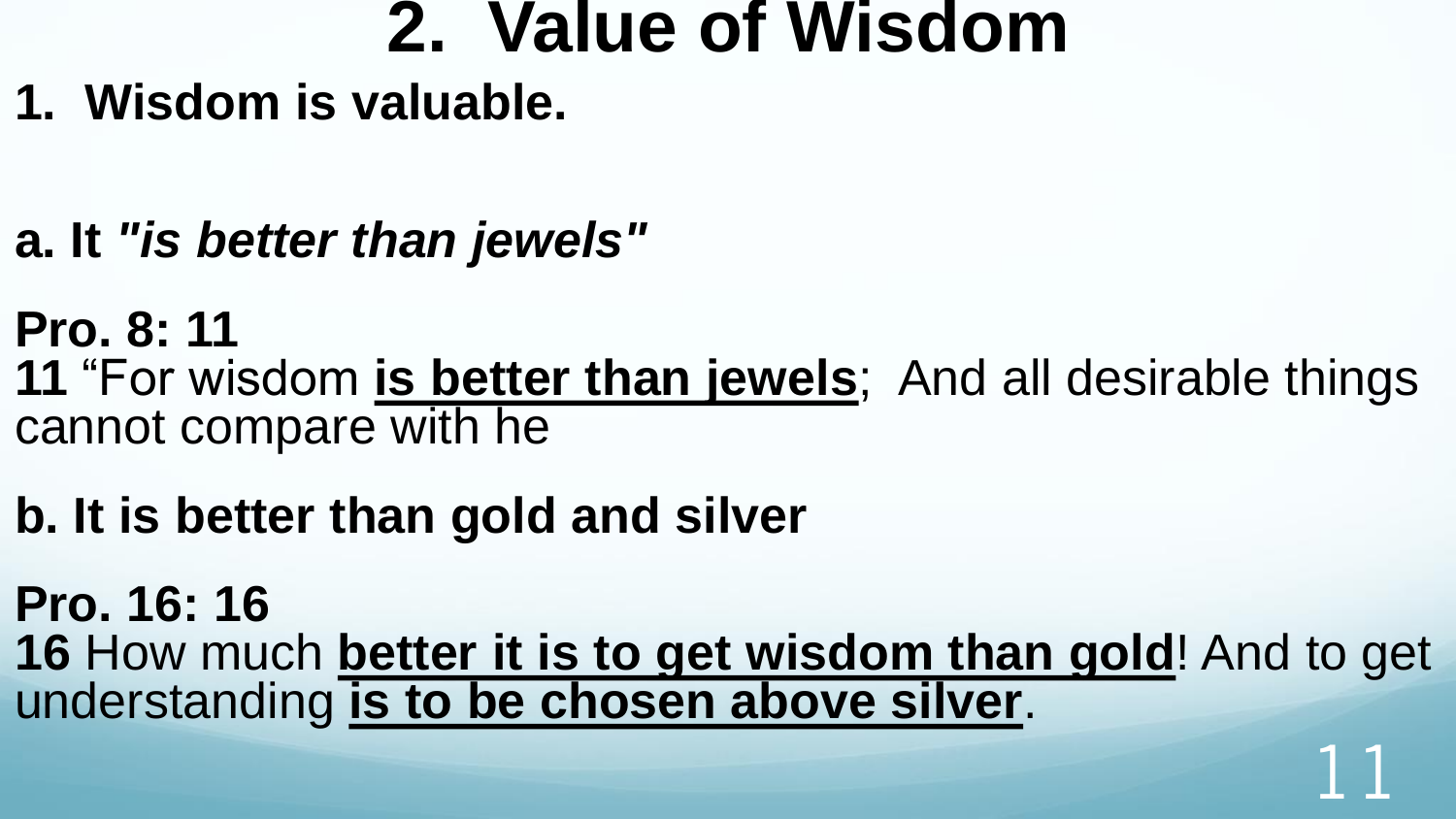### **3. Blessings associated with Wisdom**

- **2. Special blessings are associated with wisdom.**
- **a. Those who find wisdom are blessed.**

**Pro. 3: 13 13 How blessed is the man who finds wisdom**. And the man who gains understanding.

#### **b. Those who attain wisdom will be preserved and kept.**

**Pro. 2: 10-11 10** For wisdom will enter your heart And **knowledge will be pleasant** 

**to your soul**; **11** Discretion will guard you, **Understanding will watch over you**,

12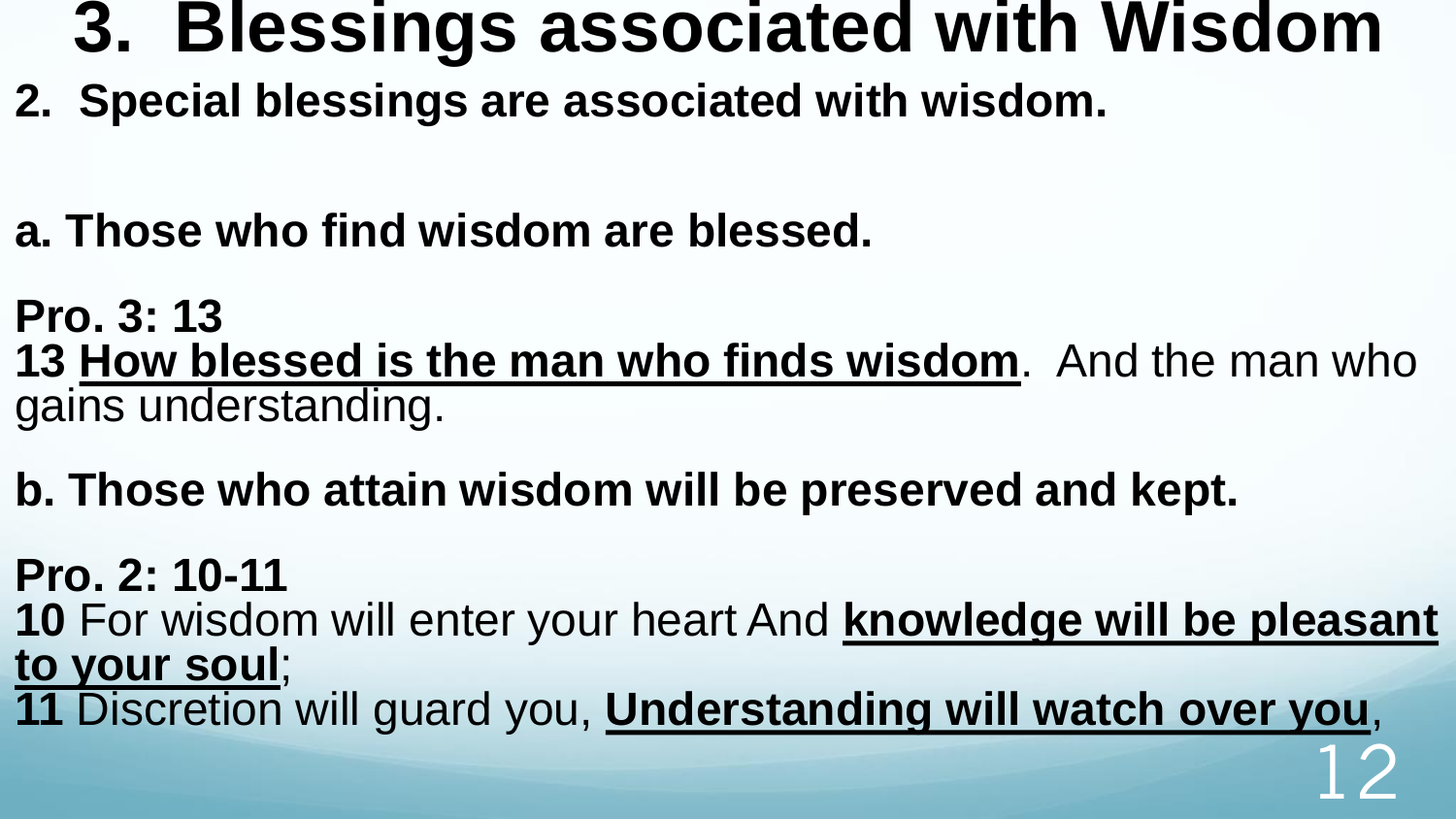- **3. Blessings associated with Wisdom**
- **c. Those who get wisdom love their own soul and those who keep understanding will find good.**
- **Pro. 19: 8**
- **8 He who gets wisdom loves his own soul**; **He who keeps understanding will find good**.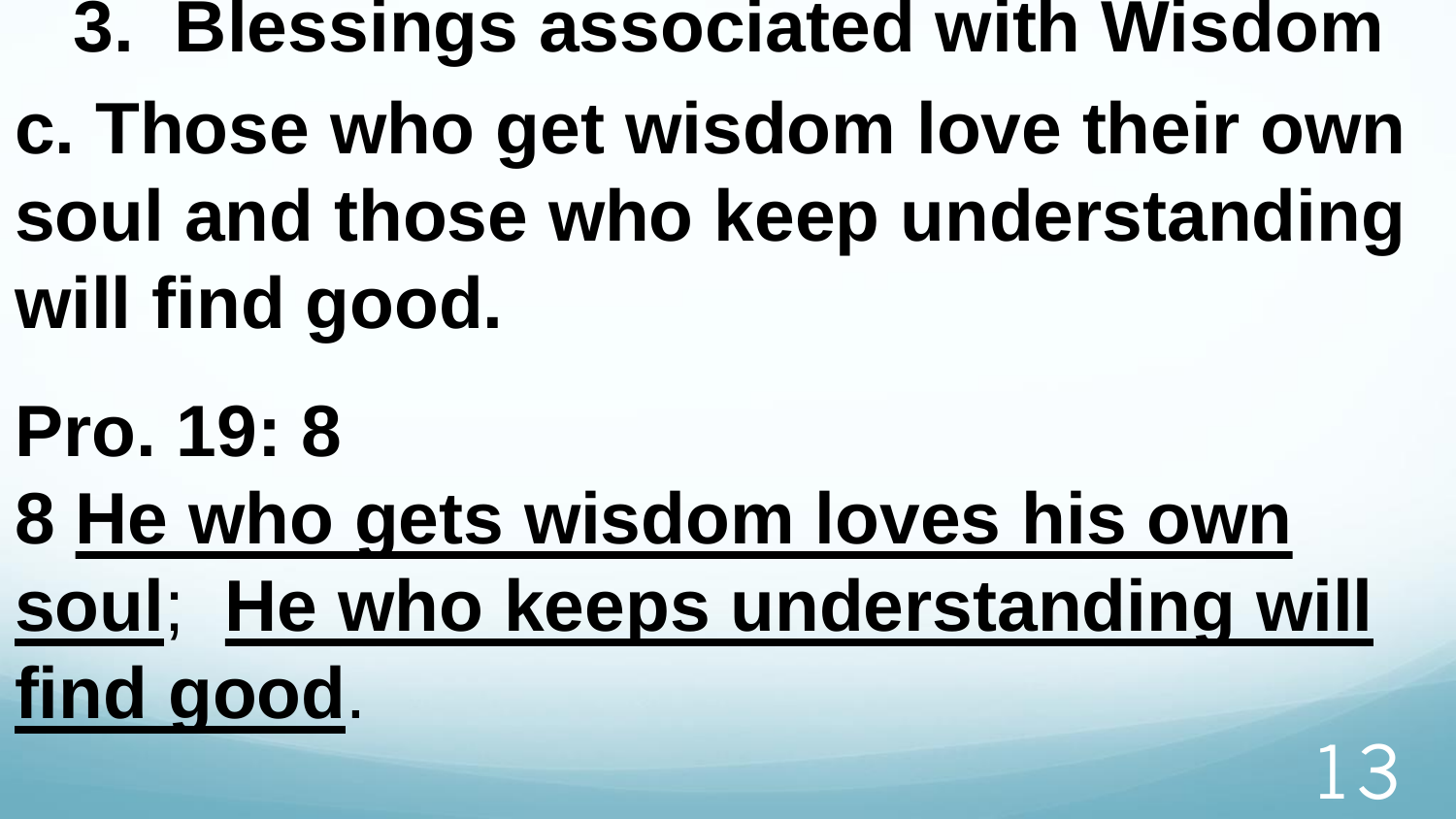## **4. God's people are to obtain Wisdom**

- **a. It is to be gotten and not forgotten.**
- **Pro. 4: 5**
- **5** Acquire wisdom! Acquire understanding!
- **Do not forget nor turn away from the**
- **words of my mouth**.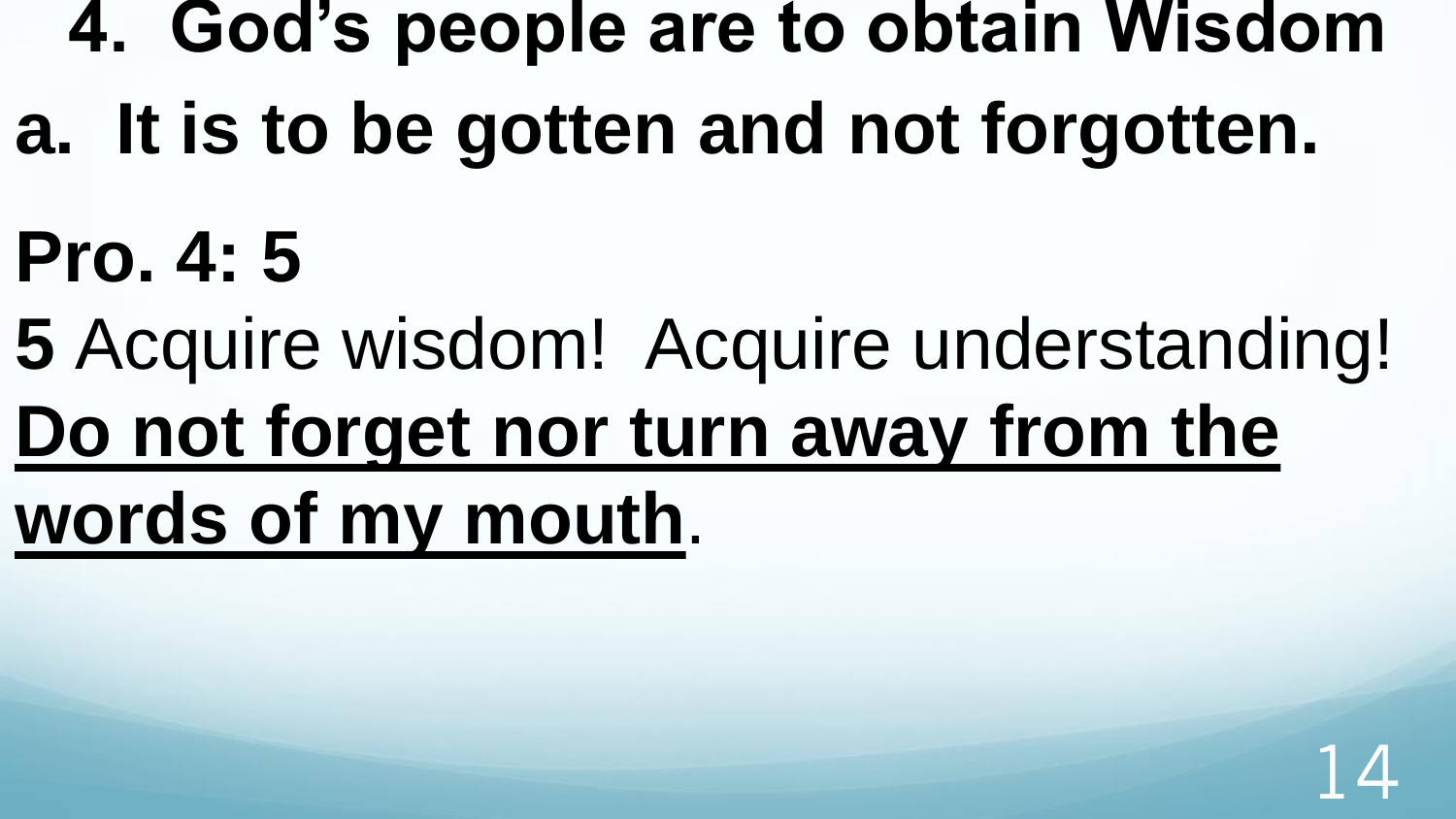### **4. God's people are to obtain Wisdom**

- **b. It is to be bought and not sold.**
- **Pro. 23: 23**
- **23 Buy truth, and do not sell** *it, Get*
- wisdom and instruction and understanding.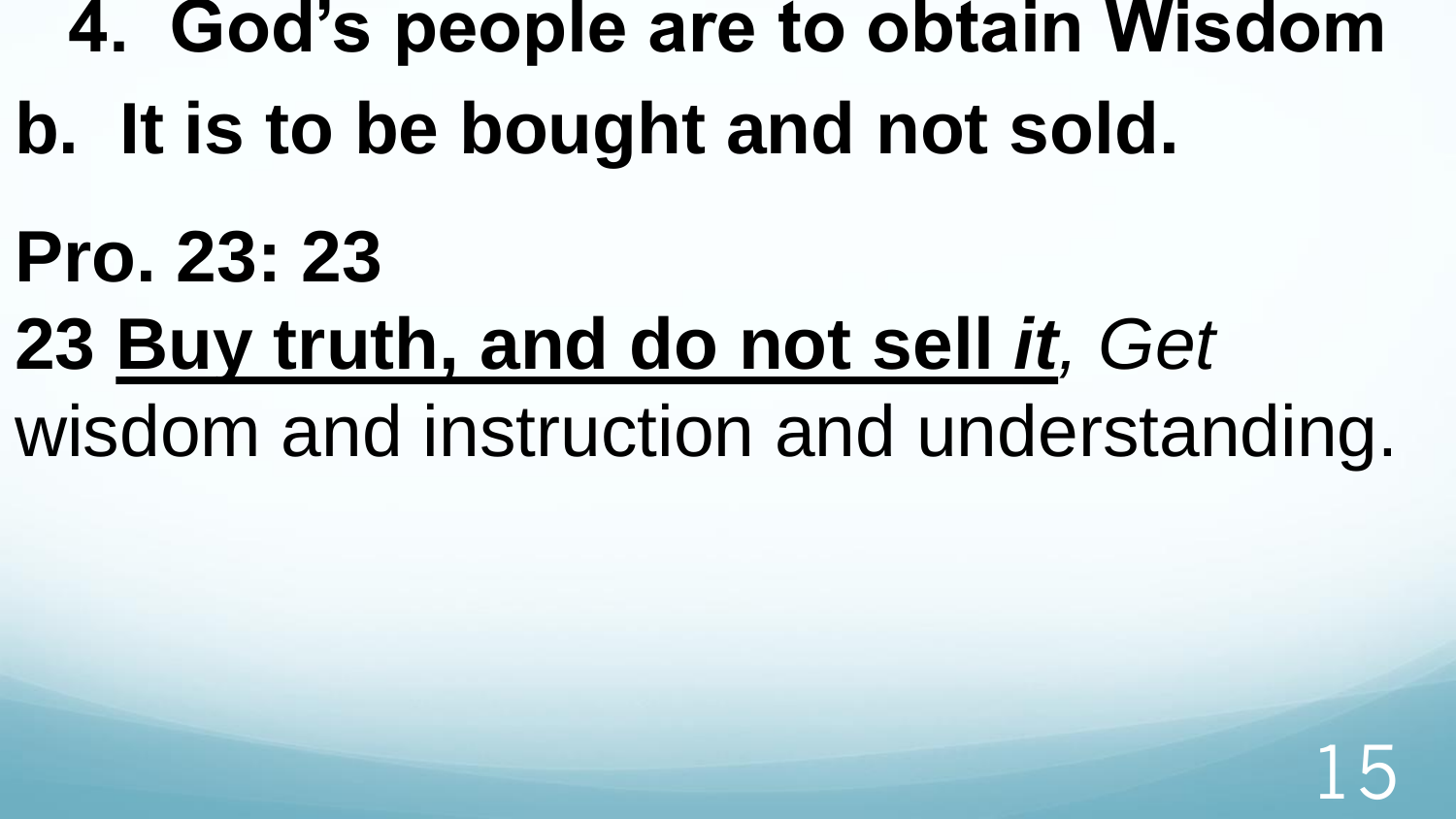**4. God's people are to obtain Wisdom c. To get wisdom we must go to the Lord for it.**

**Pro. 2: 6 6** For **the Lord gives wisdom**; From His mouth *come* knowledge and understanding.

**James 1: 5 5 But if any of you lacks wisdom**, **let him ask of God**, who gives to all generously and without reproach, and it will be given to him. 16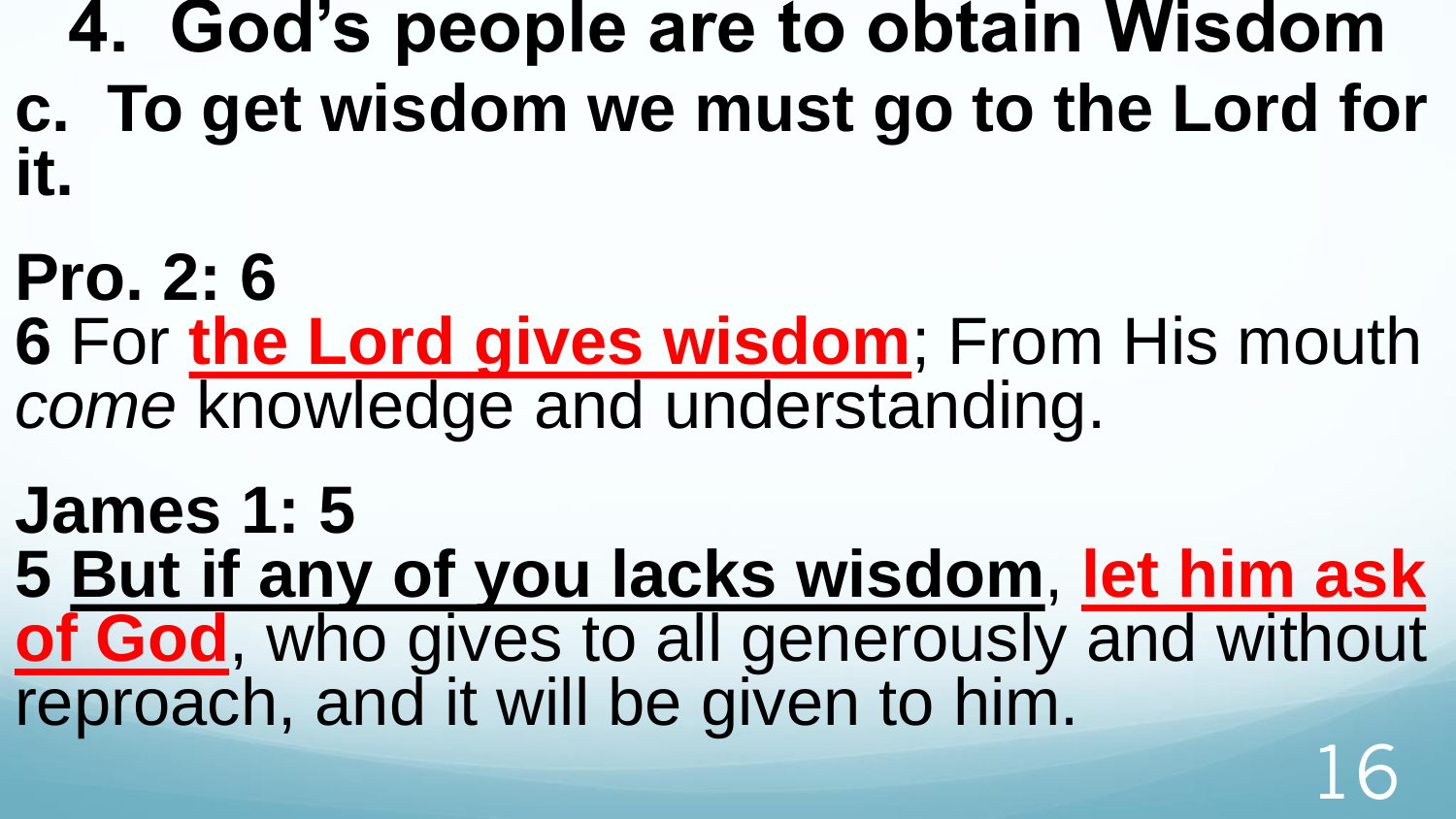### **5. The Wisdom found in God's Word**

- A. Wisdom and knowledge are giving by God to believers.
- B. Christians are to seek out, study and apply God's wisdom and knowledge to their Christian walk of life.
- C. Christians are to use the wisdom and knowledge they find in God's Word in order to influence others in becoming children of God.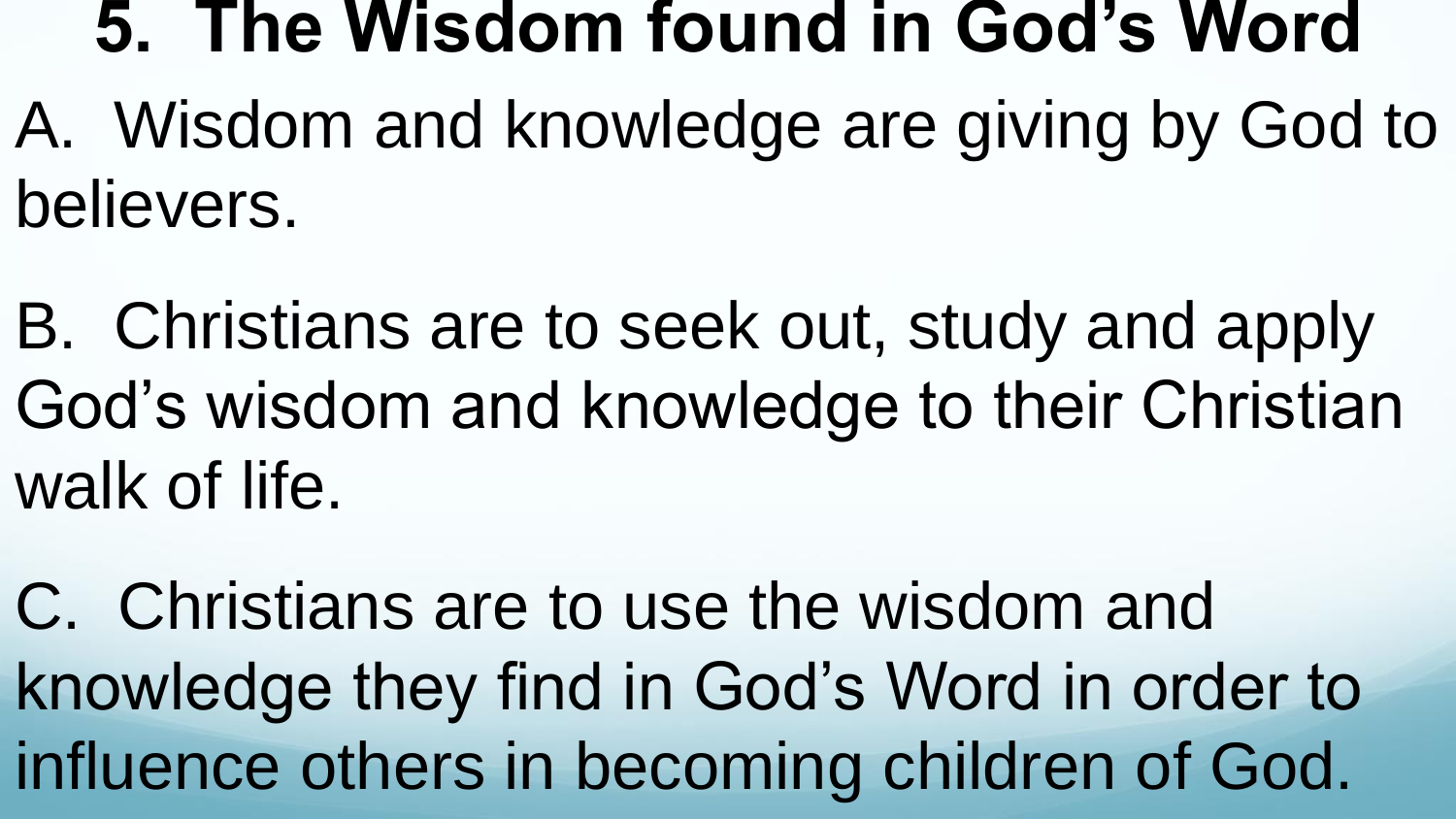**3. How do we receive wisdom and knowledge? Pro. 2: 6; 2 Tim. 2: 7** 

- **5a. Wisdom and knowledge is given by God**
- **Proverbs 2: 6**
- **6** For the **LORD gives wisdom**; **From His mouth come knowledge and understanding**.
- **2 Timothy 2: 7**
- **7** Consider what I say, for **the Lord will give you understanding in everything**.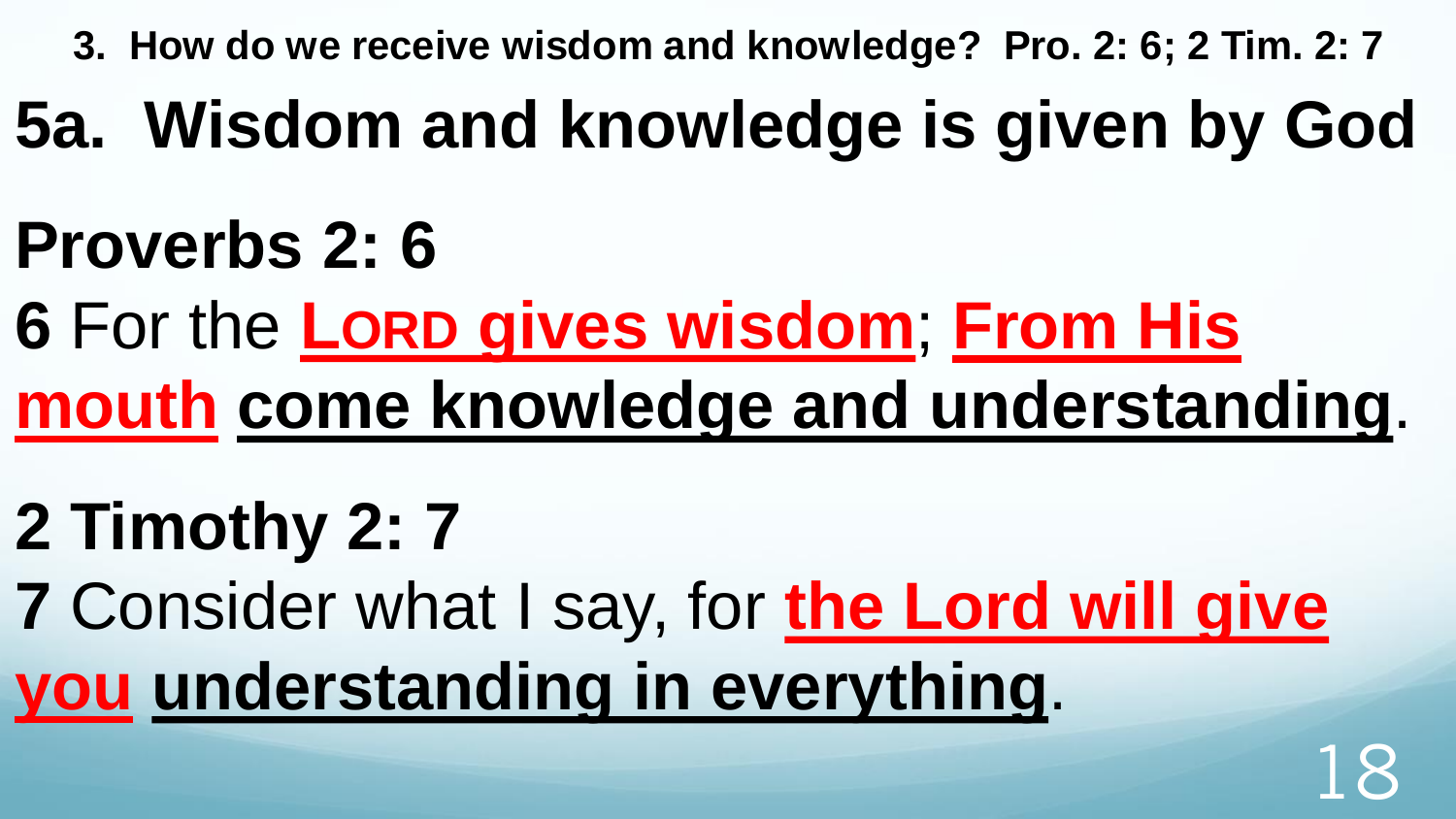**4. Who does God use to provide instruction in Job 33: 23 & Dan. 9: 20-22?**

# **5b. Wisdom through angelic instruction**

## **Job 33: 23**

- **23** "If there is **an angel as mediator for**
- **him**, One out of a thousand, **To remind a**
- **man what is right for him**,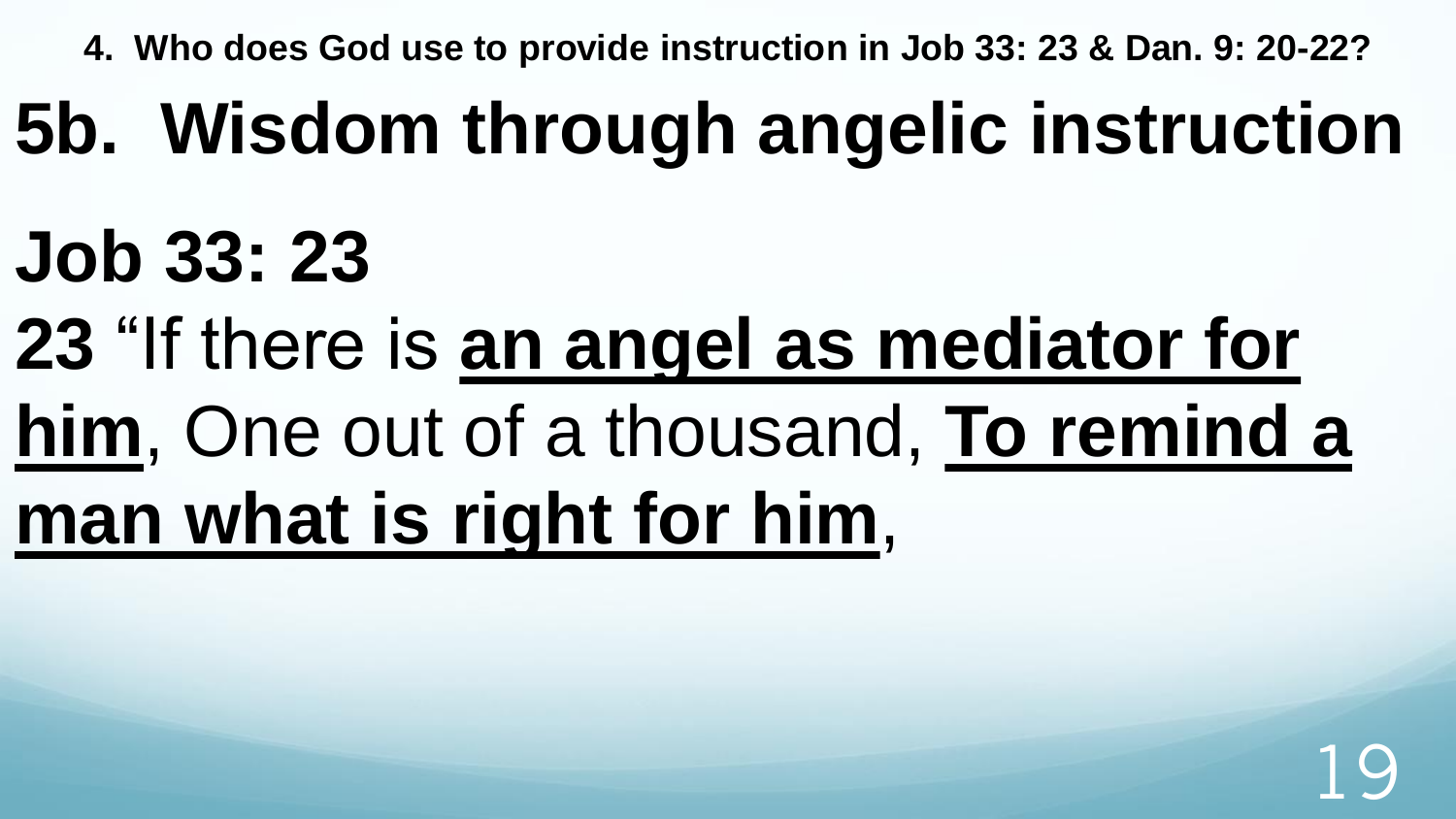**4. Who does God use to provide instruction in Job 33: 23 & Dan. 9: 20-22?**

**5b. Wisdom through angelic instruction**

### **Daniel 9: 20–22**

**20** Now while I was speaking and praying, and confessing my sin and the sin of my people Israel, and presenting my supplication before the LORD my God in behalf of the holy mountain of my God,

21 while I was still speaking in prayer, then the man Gabriel, whom I had **seen in the vision previously**, came to me in my extreme weariness about the time of the evening offering. **22 He gave me instruction and talked with me** and said, "O Daniel, **I have now come forth to give you insight with understanding**.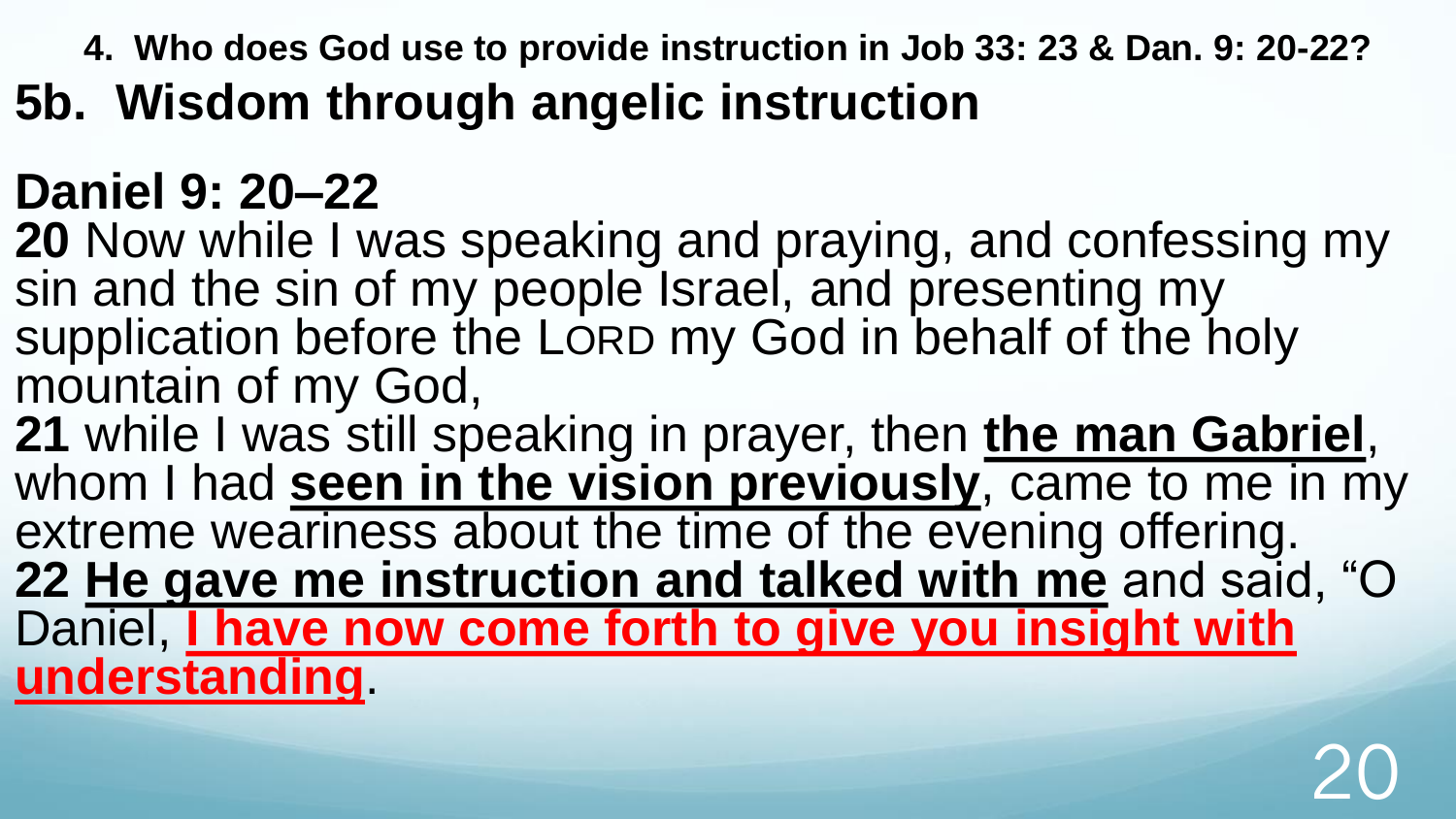**5. What did Jesus use to explain Himself as He was teaching? Luke 24: 27; 45-47** 

# **5c. Wisdom through Jesus Christ's teaching**

- **Luke 24: 27**
- **27** Then **beginning with Moses and with**
- **all the prophets**, **He explained to them**
- **the things concerning Himself in all the**

**Scriptures.**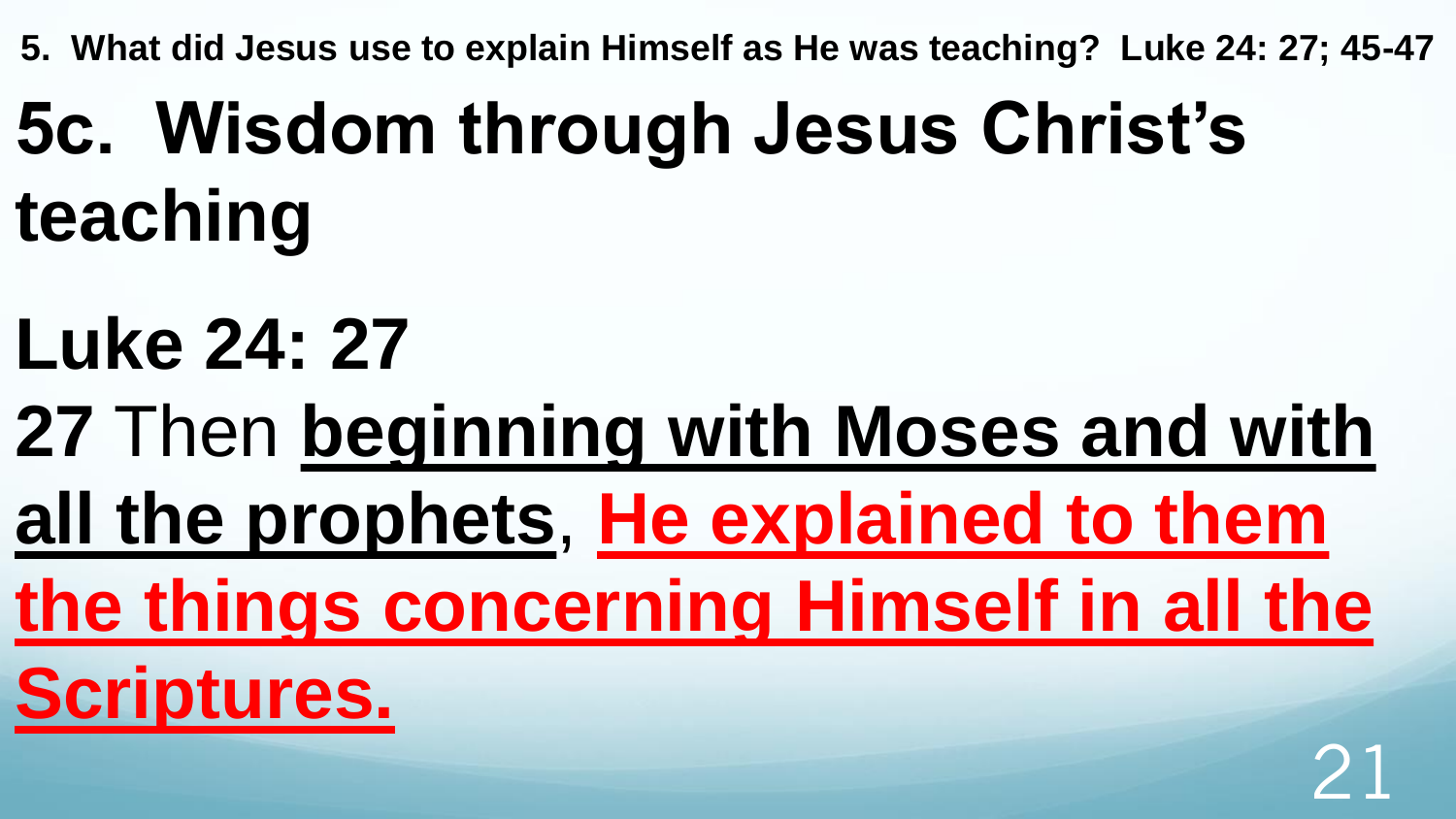**5. What did Jesus use to explain Himself as He was teaching? Luke 24: 27; 45-47** 

### **5c. Wisdom through Jesus Christ's teaching**

## **Luke 24: 45–47**

**45** Then **He opened their minds to understand the Scriptures**,

**46** and He said to them, "Thus it is written, that **the Christ would suffer and rise again from** 

**the dead the third day**,

**47** and **that repentance for forgiveness of sins would be proclaimed in His name to all** 

**the nations, beginning from Jerusalem.**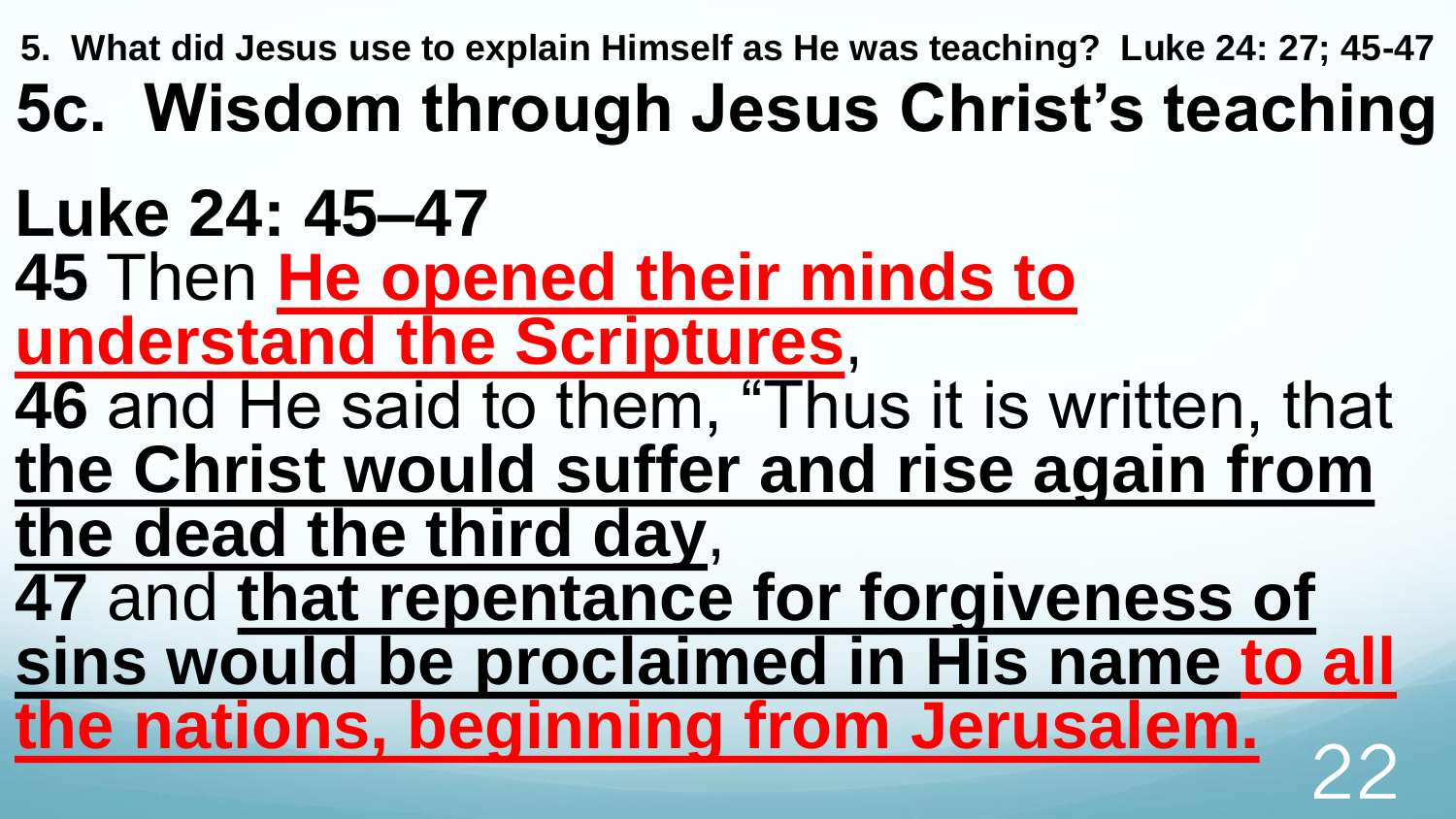- **6. How does the Holy Spirit reveal God's wisdom to man? 1 Cor. 2: 9-13**
- **5d. Wisdom through the Holy Spirit**

#### **1 Corinthians 2: 9–13**

**9** but just as it is written, "THINGS WHICH EYE HAS NOT SEEN AND EAR HAS NOT HEARD, AND which HAVE NOT ENTERED THE HEART OF MAN, ALL THAT GOD HAS PREPARED FOR THOSE WHO LOVE HIM."

**10 For to us God revealed them through the Spirit; for the Spirit searches all things, even the depths of God.** 

**11** For who among men knows the thoughts of a man except the spirit of the man which is in him? Even so the thoughts of God no one knows except the Spirit of God.

**12** Now **we have received, not the spirit of the world**, **but the Spirit who is from God, so that we may know the things freely given to us by God, 13** which **things we also speak, not in words taught by human wisdom**, but in **those taught by the Spirit, combining spiritual thoughts with spiritual words**.